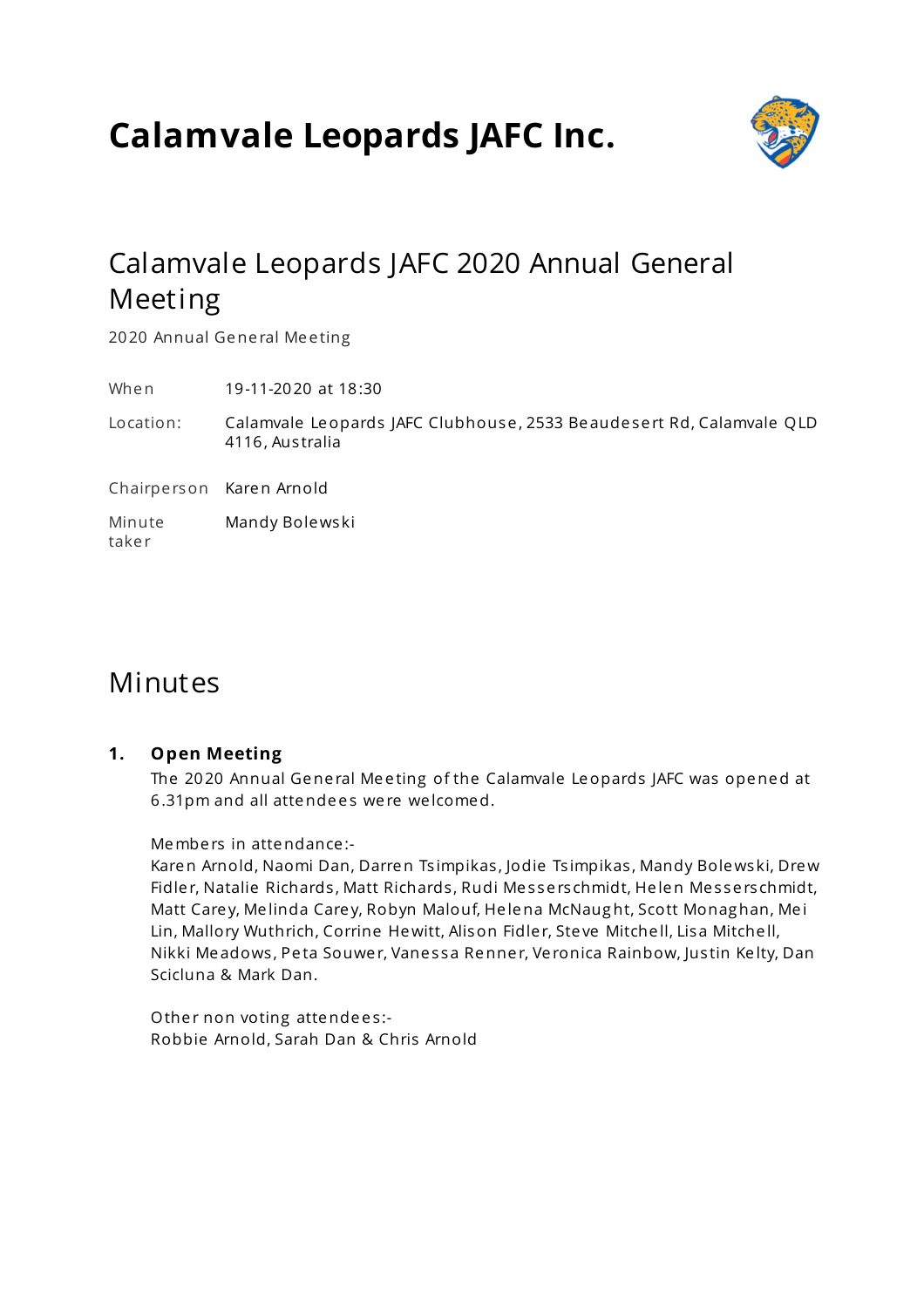## **2. Apolog ies**

No Apologies were received.

**Decisio n**

## **3. Previous AGM Minutes**

Previous AGM Minutes were read and there were no matters arising from these minute s .

Motion 1

"That the Minutes from the previous AGM be approved as a true and correct record of that meeting".

Motioned by Mandy Bolewski and se conded by Darren Ts impikas . The motion was passed.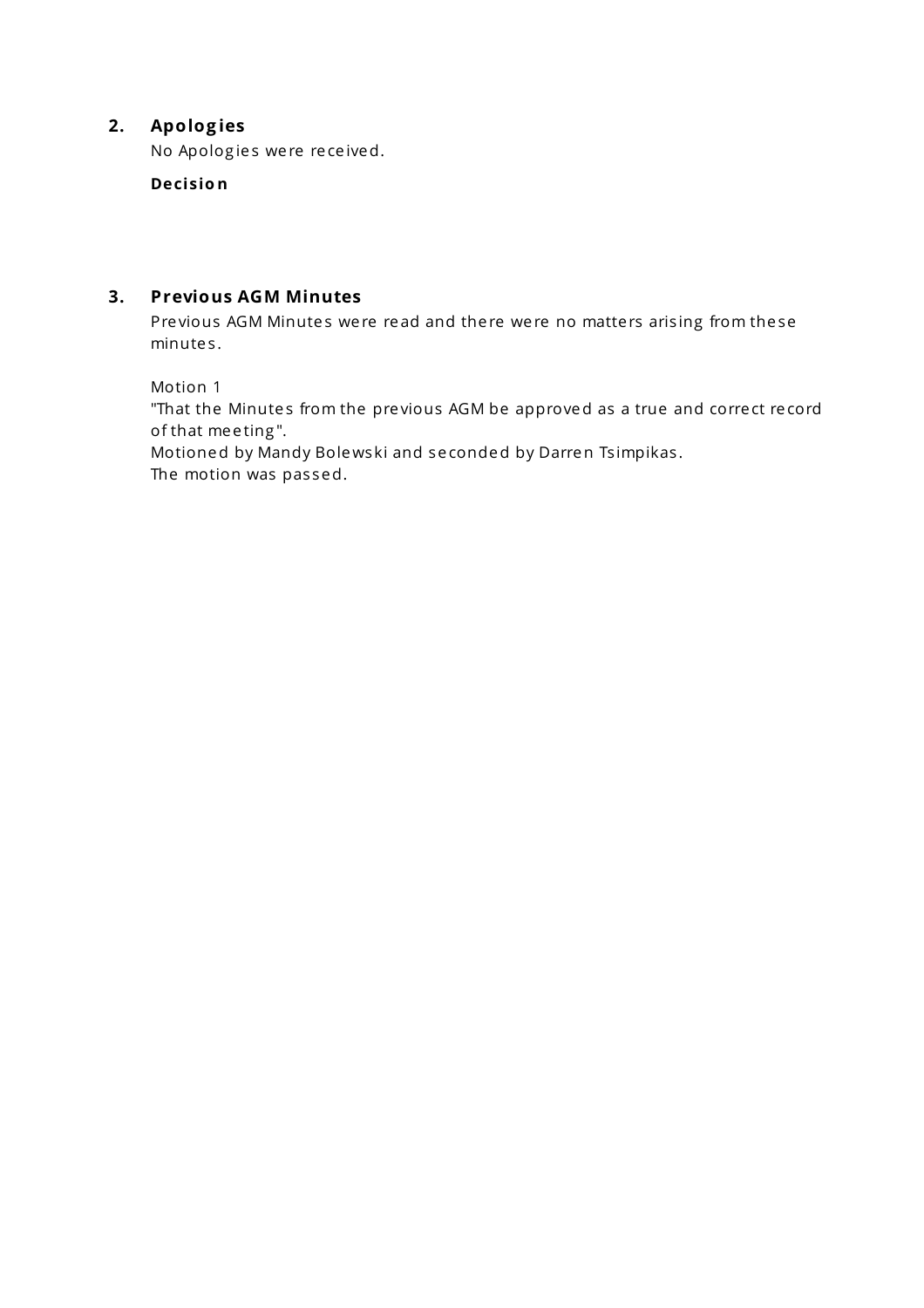## **4 . Presidents Report**

What a turbulent year it has been. Irrespective if we agree or disagree with the handling and rules of COVID 19, Queensland was fortunate enough to continue to play AFL this year and as a Committee our focus was keeping our players, members and volunteers safe during these unprecedented times. As a club we worked extremely hard to comply with the guidelines and I thank the Committee, Coaches, Managers and Volunteers for going above and beyond to allow us to train, play and operate this year. I am immensely proud that only one registered player did not return to play out the season due to COVID 19. This shows the commitment and loyalty of playe rs and membe rs to the Leopards .

2020 saw the completion of many projects around the club. The new goal posts were erected, and the field rejuvenation transformed the playing surface. Further field work will continue through the remainder of the year in preparation of the 2021 se ason.

The terraces are 90% complete with only the final turfing of each end to be comple ted. Thank you to the Committe e for all the ir support, in particular Darren and Jodie Tsimpikas, Leslie and Gary for all their hard work to get the terraces in orde r.

The electronic scoreboard is finally up and running and is a great addition to the club. During the off season we will be renovating the canteen which will create a better working environment for our volunteers. I would also like to thank Peta Souwer for co-ordinating the Canteen and Taya Russell (along with Lyn and Keali) for their support in the canteen.

Sadly, due to the proposed structure of divisions transferring to Conference Championship and Community Cup, saw many playe rs le ave our club in the se arch of playing in the higher level of competition. We understand that everyone has a choice where they play their Junior and Youth football and we have seen many players over the years leave the club to play at a higher level.

As a Committee we are working hard on player retention so that we can remain competitive and ensure that all players enjoy playing the game at all levels of competition. We have had many players selected for representative sides and academy players irrespective of what division they play. We want to build on our culture and increase numbers over the coming years to ensure that players want to remain a Leopard during their Junior and Youth football and playing with their mates for many years.

Whilst we are unsure of how 2021 will look, I am excited and hopeful that we can get back to some normality in all aspects of life. Thanks again to everyone for your effort, patience, understanding and most importantly your resilience this year. Stay safe and we look forward to ne xt ye ar's se ason! Kindest Regards, Karen Arnold.

No questions arising from the Presidents Report.

## Motion 2

"That the President's Report be accepted". Motioned by Karen Arnold and seconded by Jodie Tsimpikas. The motion was passed.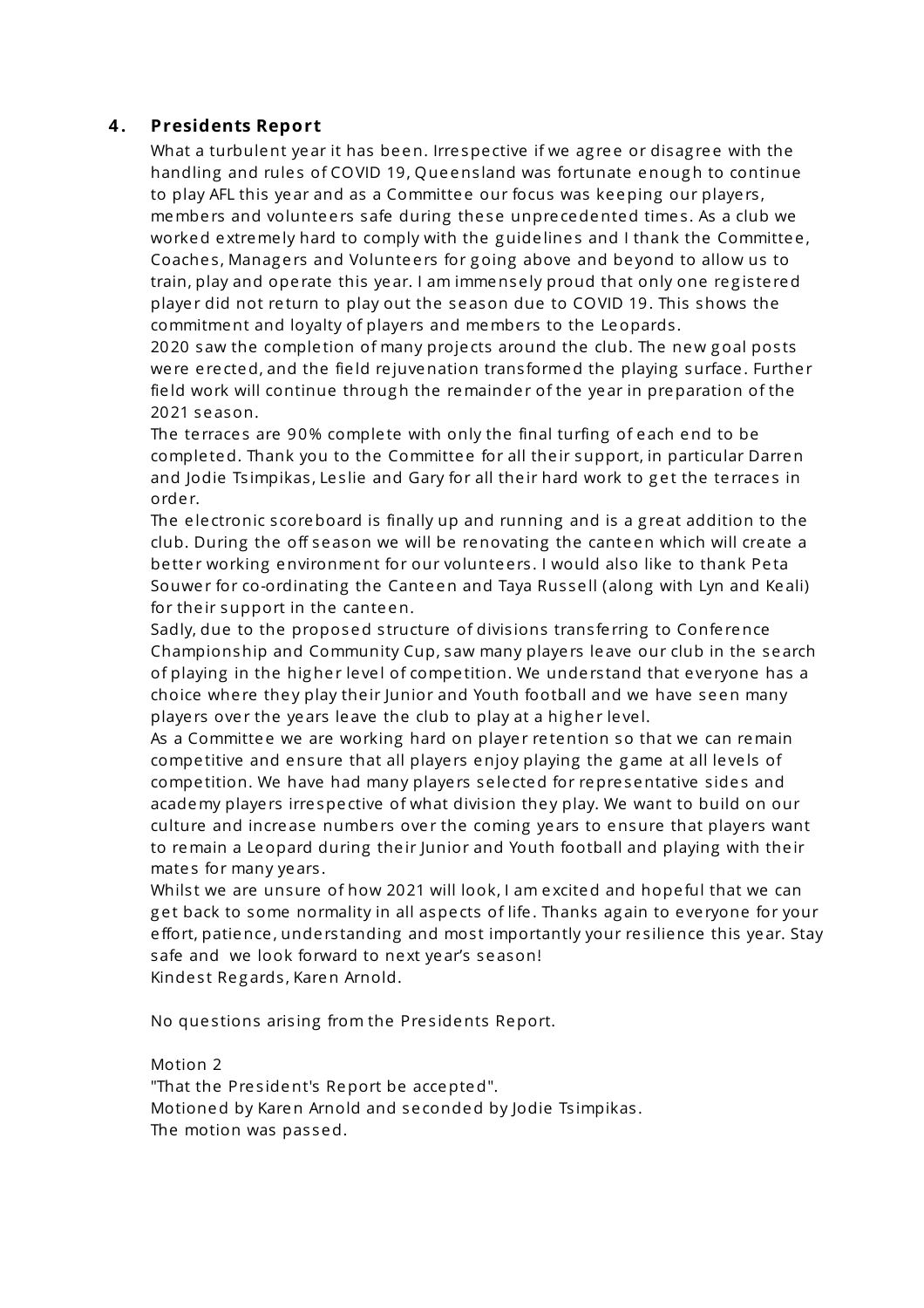## **5. T reasurers Report**

Copies of the 2019/2020 Calamvale Leopards Financial Report were distributed to those in attendance. Depreciation schedule was on hand for members to read but would be sent out upon request.

Things to note from the Financial Report:-

- As a re sult of the Covid e xtra cle aning was comple ted as we ll as the ne ed for covid signage. Some of this was covered by the covid grant the club received howe ver did not cover all expenses.

- Extra fees were paid as a result of having to pay a coach to complete the remaining weeks of the Auskick program.

- We received discounts on our Electricity from Energex to help during the shut down during the covid pe riod.

- Lease Fees were discounted by the BCC as a result of the shut down through covid.

- Skip hire fees for the club working bee were \$500.

Questions arising from the Treasurers Report.

- Why was the cante en profit so low?

Due to covid restrictions the canteen menu was minimised and no BBO's were held on game days, along with a large amount of stock needing to be thrown away as it went out of date during the covid pe riod. The income of the cante en was impacted.

- Why was there such a significant decrease in the stock on hand? As no stock was purchased the stock remaining from last year was used to get us through the season.

Motion 3 "That the be accepted". Motioned by Naomi Dan and se conded by Lisa Mitche ll. The motion was passed.

## **6 . Appointment of the Club Auditor**

It was noted that as the club auditor was located in Gatton it was some time s difficult to get records straight away, howe ver after discussion was not regarded as a factor for a change in auditors.

Motion 4

"That Harth and Associates Accountants and Business Advisors will continue to be the Calamvale Leopards JAFC Auditor for 2021". Motioned by Mandy Bolewski and se conded by Naomi Dan. The motion was passed.

## **7 . Constitution Proposal**

A proposed Constitution along with the proposed changes and reformatting was sent to the members prior to the AGM. This proposal was a result of confusion stemming from the current Constitution.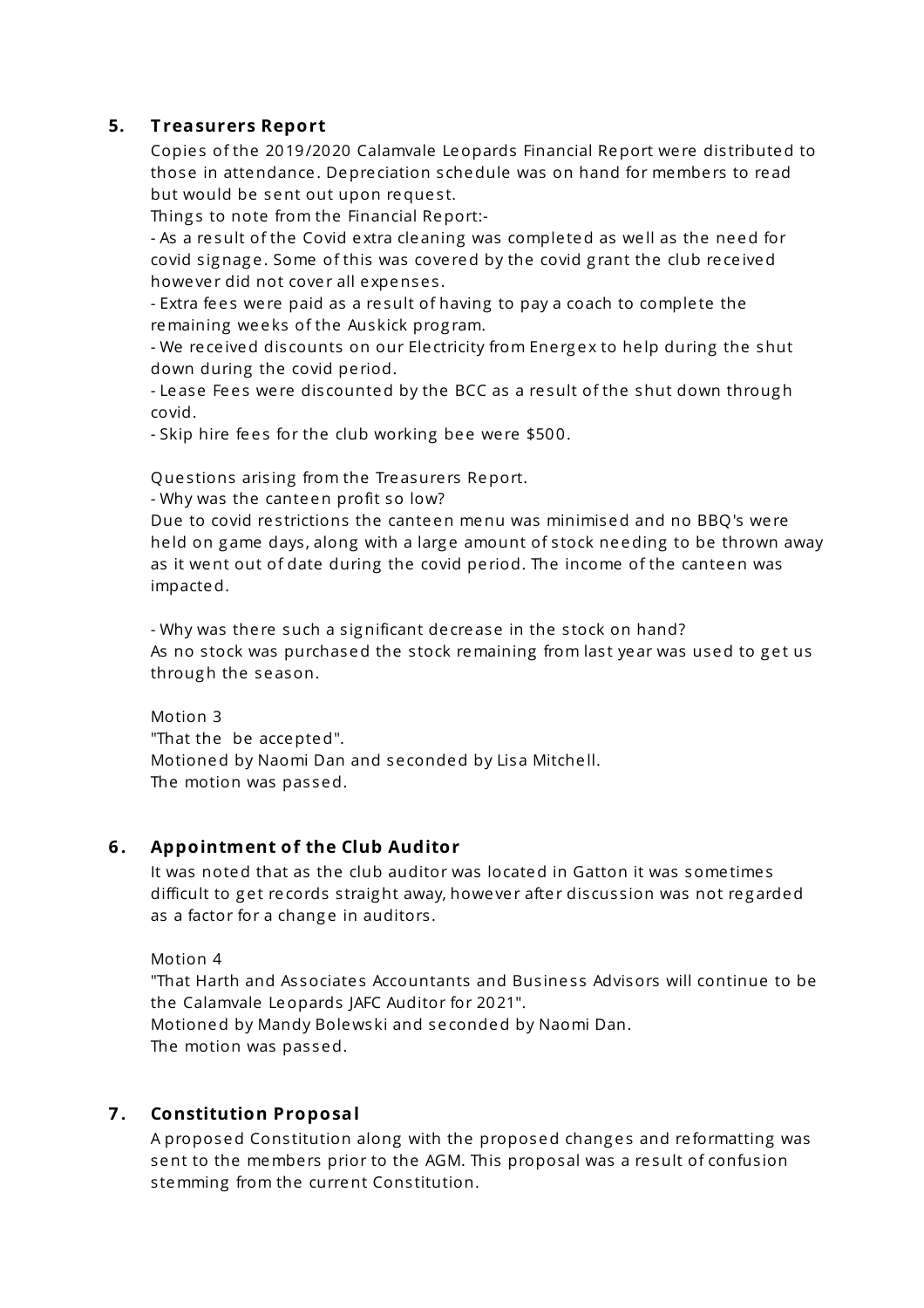\*\*It was noted that perhaps a copy of the current Constitution should have been sent to the members for comparison.

\*\*Also noted were some changes made 30th June 2021 and upcoming changes to be made 30th June 2021 & 30th June 2022 to the As sociation Incorporation Act 1981 and that there may be a need to hold off on any changes to our Constitution in the case any of these changes could conflict with the proposed constitution. It was decided that updates to the Association Incorporation Act would be ongoing and shouldn't be a reason to hold off on updating the Leopards Constitution.

Discussed additions and amendments to the Proposed Constitution.

-------------------------------------------------

1.

RULE 5 CLASSES OF MEMBERS Addition to Sub Section 5 - Honorary Members

------------------------------------------------------------------------------------------------------------------------------------------------

## Motion 5

"That sub se ction 4 of rule 5 have an additional point added and shall re ad "Honorary Members shall be permitted to hold office from the time of appointment at the Annual General Meeting for a period of 1 year or until the time of the next s cheduled Annual Gene ral Me e ting ".

Motioned by Lisa Mitchell and seconded by Rudolph Messerschmidt. The motion was passed.

------------------------------------------------------------------------------------------------------------------------------------------------

2.

## RULE 5 CLASSES OF MEMBERS

-------------------------------------------------

Amendment to Sub Section 5a (i) - Life Members Eligibility

Members in attendance discussed life membership eligibility. Items discussed:-• Continuous membe rship or non-continuous membe rship

• Leng th of ye ars of se rvice required to be e lig ible

Members agreed that the membership must be continuous to be eligible for life membe rship.

A vote was unde rtaken to de te rmine the leng th of se rvice required for Life Membership and whether it should remain at 6 years as per the current cons titution or be amended to 8 ye ars or amended to 10 ye ars .

Voting re sults as follows :-

6 ye ars – 16 vote s

8 ye ars – 6 vote s

10 ye ars – 5 vote s

Majority vote was for the ye ars of se rvice required for Life Membe rship to remain at 6 ye ars .

## Motion 6

"That the ye ars of se rvice required to be cons ide red for Life Membe rship remain at 6 years and must be continuous membership".

------------------------------------------------------------------------------------------------------------------------------------------------

Motioned by Jodie Tsimpikas and seconded by Peta Souwer.

The motion was passed with a vote of 17 yes votes and 8 no votes.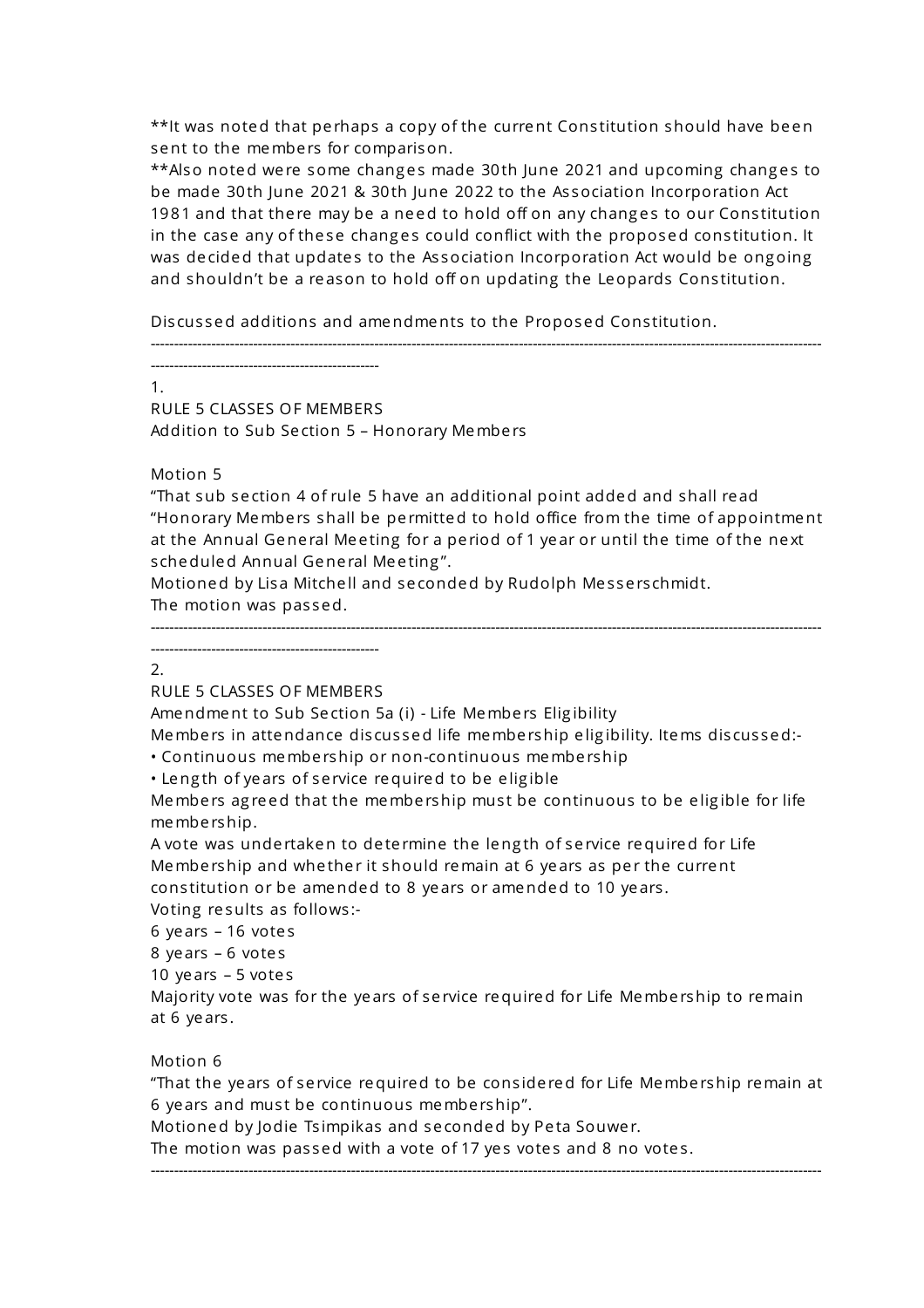3. RULE 5 CLASSES OF MEMBERS Addition to Sub Se ction 4 – Life Membe rs

Motion 7

"That a rule be added to the e lig ibility of Life Membe rs Rule 5 sub se ction 4, and should re ad as follows 'The crite ria for se le ction of Life Membe rship shall be made in reference to the Life Membership Guidelines of the Calamvale Leopards JAFC"'. Motioned by Robyn Malouf and se conded by Lisa Mitche ll. The motion was passed.

------------------------------------------------------------------------------------------------------------------------------------------------ -------------------------------------------------

-------------------------------------------------

#### 4.

RULE 26, RULE 27 and RULE 28 Addition to Sub Se ction 2 of e ach rule

Motion 8

"That in sub se ction 2 of Rule 26, 27 and 28, an additional point be added to e ach rule and will read as follows "General Business raised by members". Motioned by Robyn Malouf and se conded by Naomi Dan. The motion was passed.

------------------------------------------------------------------------------------------------------------------------------------------------

-------------------------------------------------

#### 5.

RULE 36 ALTERATION OF THESE RULES (CONSTITUTION) Amendment to Sub Se ction 2

## Motion 9

"That RULE 36(2) shall now re ad – "Howe ve r, an amendment, repe al or addition is valid only if it is submitted to and approved by the Office of Fair Trade ". Motioned by Robyn Malouf and se conded by Lisa Mitche ll. The motion was passed.

------------------------------------------------------------------------------------------------------------------------------------------------ -------------------------------------------------

6.

RULE 13 MEMBERSHIP OF THE MANAGEMENT COMMITTEE Addition of Sub Se ction 5

Motion 10

"That the addition of sub se ction 5 be added to Rule 13 and shall re ad "That the General Committee should consist of no less than 6 members". Motioned by Robyn Malouf and se conded by He lena McNaug ht. The motion was passed. ------------------------------------------------------------------------------------------------------------------------------------------------

-------------------------------------------------

7.

RULE 1 INTERPRETATION Addition to Sub Se ction 3 - De finitions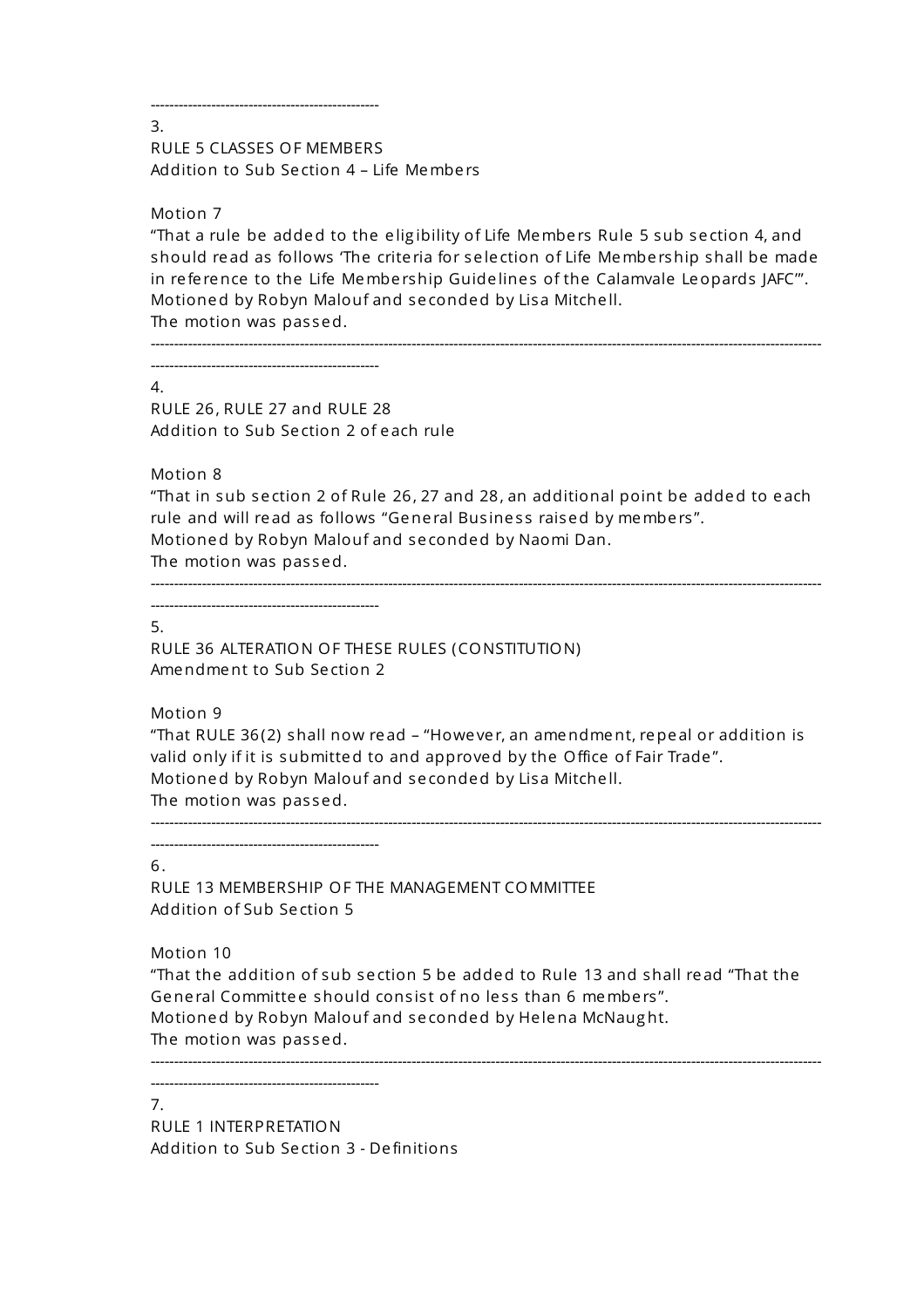#### Motion 11

"That 'Surplus As se ts ' and it's de finition be added to Rule 1 sub se ction 3 and the de finition be the same de finition g iven in the As sociations Incorporation Act 1981- 92(3) for Surplus Assets".

Motioned by Robyn Malouf and se conded by Natalie Richards .

The motion was passed.

------------------------------------------------------------------------------------------------------------------------------------------------

#### 8.

RULE 2 NAME AND COLOURS Amendment to Sub Se ction 3

--------------------------------------------------

## Motion 12

"That Rule 2 sub se ction 3 shall now re ad "The colours of the Club shall be royal blue, red, yellow and pink and these colours together with the player jumper design shall be register with the "League" and then through to AFL Queensland". Motioned by Robyn Malouf and se conded by Lisa Mitche ll. The motion was passed.

------------------------------------------------------------------------------------------------------------------------------------------------

#### Motion 13

"That the proposed constitution including the amendments and additions in Motions 5-12 be approved".

Motioned by Karen Arnold and se conded by Natalie Richards . The motion was passed.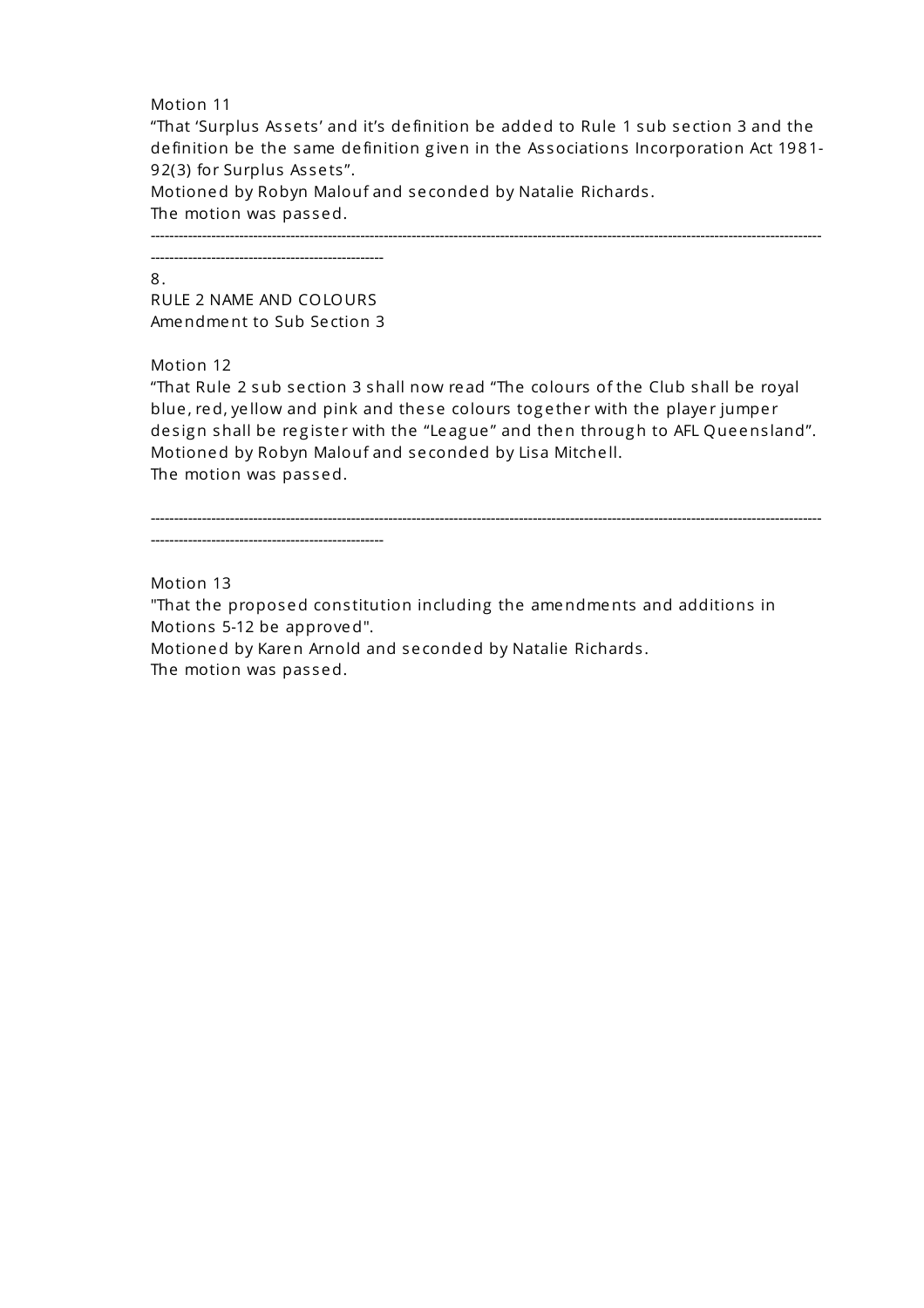## **8. General Business**

Life Membe rship Nomination for Garry Dunne \*\*Noted that this was not in the Agenda.

\*\*It was also noted that Garry Dunne is not longer a member of the club, however after consideration of the current Life Membership Guidelines it was decided that the nomination met the criteria.

The nomination was discussed and approved at a prior general committee me e ting as per the current constitution.

Motion 14

"That the nomination of Garry Dunne for Life Membe rship of the Calamvale Leopards JAFC be g ranted".

Motioned by Karen Arnold and se conded by Me linda Care y.

A vote was unde rtaken with Pe ta Souwe r and Natalie Richards nominated to count the votes. The votes were collected and read to members in attendance, with the re sults as follows :-

Yes Votes - 15

No Votes - 6

The required two-thirds vote for the granting of Life Membership for Garry Dunne was met as per the current constitution requirments.

\*\*It was noted that the pre vious motion was invalid and should be proposed by the club secretary. This was corrected by the motion below proposed by the club secretary. The members were asked if a revote was required, the members agreed that it was not required and the vote shall stand.

Motion 15

"That the nomination of Garry Dunne for Life Membe rship of the Calamvale Leopards JAFC be granted".

Motioned by Mandy Bolewski and se conded by Me linda Care y. The motion was passed.

## **Decisio n**

Life Membership was granted to Garry Dunne.

## **9 . Election of 20 21 Committee**

The 2020 Committee stepped down from their positions to elect the 2021 Committe e .

Mandy Bolewski facilitated the e le ction of the 2021 Committe e .

Executive Committee Positions

Pre s ident

No nominations for the position of President were received. The floor was open for those in attendance to nominate themse lve s or propose a nomination for another member.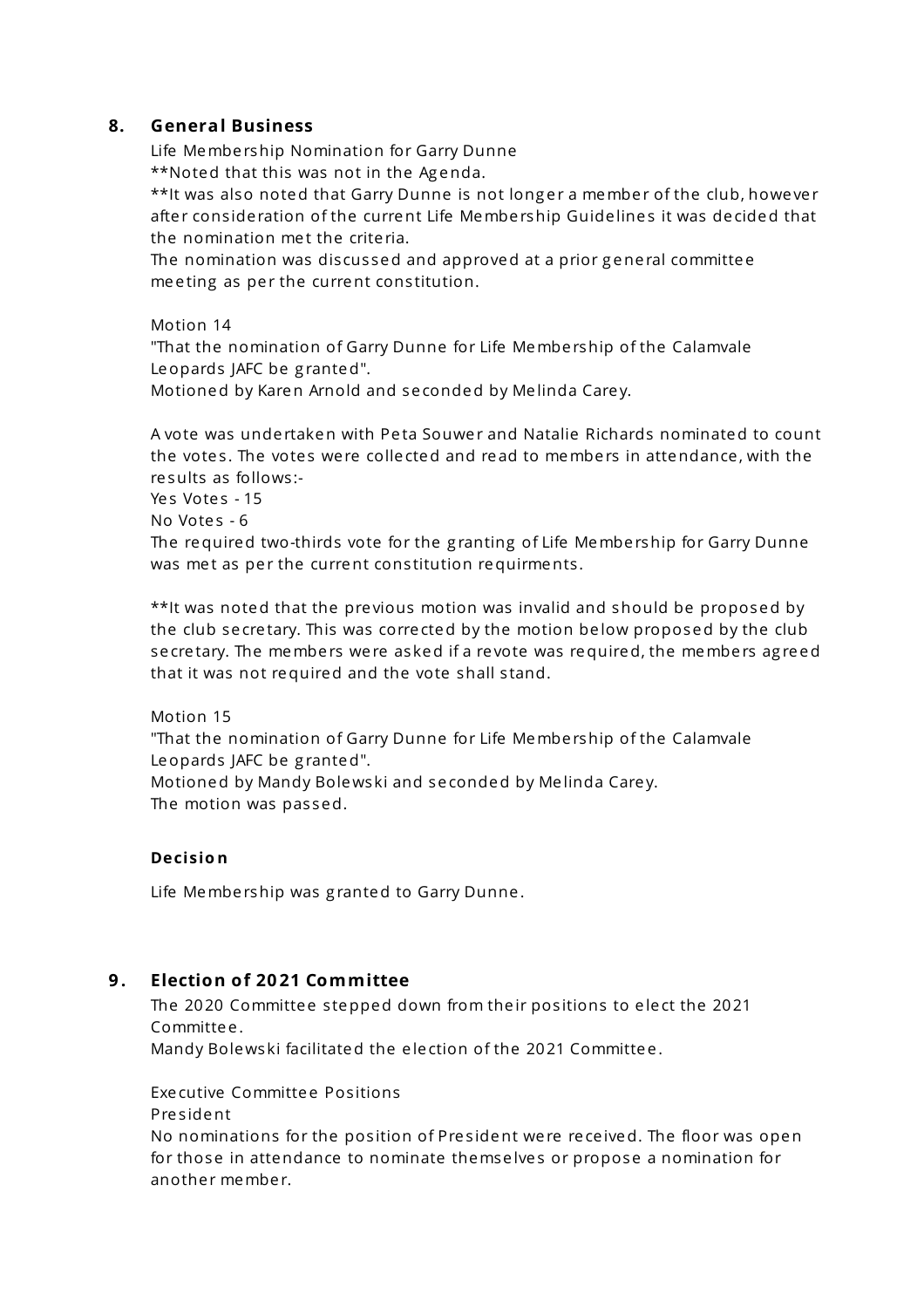Nomination for-Darren Ts impikas Proposed by Peta Souwer and seconded by Natalie Richards The nomination was accepted by Darren Tsimpikas. With no further nominations received from the floor, Darren Tsimpikas was elected the 2021 Calamvale Leopards JAFC President.

Vice Pre s ident

No nominations for the position of Vice President were received. The floor was open for those in attendance to nominate themse lve s or propose a nomination for another member.

Nomination for-

Karen Arnold

Proposed by Darren Tsimpikas and seconded by Jodie Tsimpikas.

The nomination was accepted by Karen Arnold.

No further nominations were received from the floor.

## Motion 16

"That Karen Arnold be accepted as an Honorary Member of the Calamvale Leopards JAFC for the term of 1 year or until the 2021 Annual General Meeting of the Calamvale Leopards JAFC is he ld".

Motioned by Mandy Bolewski and se conded by Jodie Ts impikas . The motion was passed.

With no further nominations received from the floor, Karen Arnold was elected the 2021 Calamvale Leopards JAFC Vice President.

**Tre as ure r** 

No nominations for the position of Treasurer were received. The floor was open for those in attendance to nominate themse lve s or propose a nomination for another member.

Nomination for-

Rudolph Me s se rs chmidt

Proposed by Peta Souwer and seconded by Helen Messerschmidt.

The nomination was accepted by Rudolph Messerschmidt and passed.

No further nominations were received from the floor.

With no further nominations received from the floor, Rudolph Messerschmidt was e le cted the 2021 Calamvale Leopards JAFC Tre asure r.

## **Se cre tary**

1 nomination was re ce ived from Mandy Bolewski. Proposed by Darren Tsimpikas and seconded by Jodie Tsimpikas With only one nomination re ce ived, Mandy Bolewski was e le cted the 2021 Calamvale Leopards JAFC Se cre tary.

#### Re g is trar

1 nomination was re ce ived from Mandy Bolewski. Proposed by Darren Tsimpikas and seconded by Jodie Tsimpikas With only one nomination re ce ived, Mandy Bolewski was e le cted the 2021 Calamvale Leopards Registrar.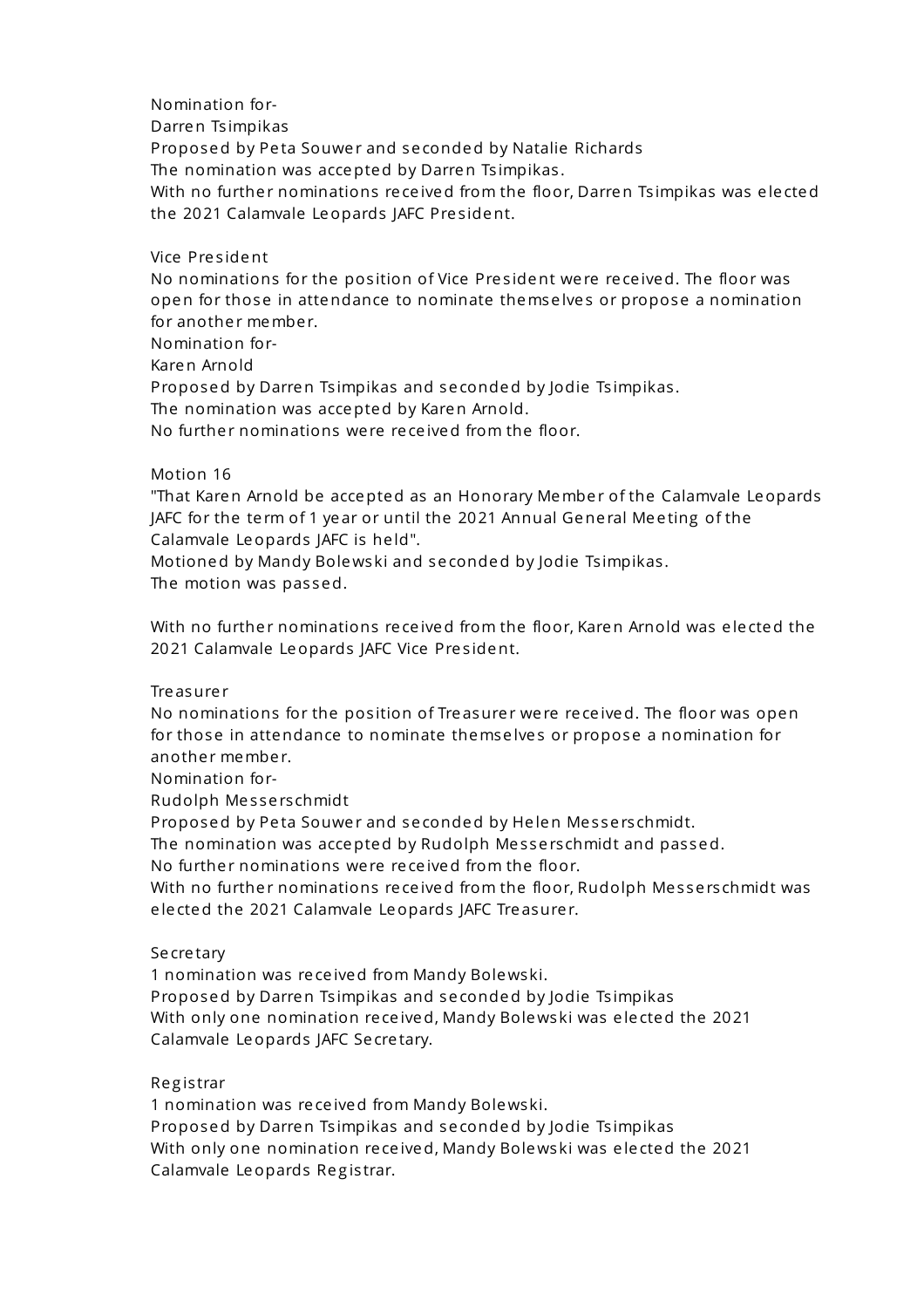#### Gene ral Committe e

No nominations for the positions of General Committee were received. The floor was open for those in attendance to nominate themselves or propose a nomination for another member.

#### Matt Richards

Proposed by Natalie Richards and se conded by Karen Arnold. The nomination was accepted by Matt Richards and approved by the members.

#### Me linda Care y

Proposed by Helen Messerschmidt and seconded by Robyn Malouf. The nomination was accepted by Melinda Carey and approved by the members.

#### Alison Fidle r

Proposed by Jodie Tsimpikas and seconded by Darren Tsimpikas. The nomination was accepted by Alison Fidler and approved by the members.

#### Nikki Me adows

Proposed by Melinda Carey and seconded by Vanessa Renner. The nomination was accepted by Nikki Meadows and approved by the members.

#### Daniel Scicluna

Proposed by Melinda Carey and seconded by Natalie Richards. The nomination was accepted by Daniel Scicluna and approved by the members..

#### Me i Lin

Proposed by Peta Souwer and seconded by Daniel Scicluna. Nomination was accepted by the membe rs and confirmation of the nomination to be obtained from Mei Lin who had to leave prior to the nomination.

Further nominations were proposed, however to the perception the nomination was re je cted.

\*\*No further nominations were received.

2021 Calamvale Leopards JAFC Committe e Pre s ident - Darren Ts impikas Vice President - Karen Arnold Tre asurer - Rudolph Messerschmidt Se cre tary - Mandy Bolewski Re g is trar - Mandy Bolewski Gene ral Committe e - Matt Richards General Committee - Melinda Carey Gene ral Committe e - Alison Fidle r Gene ral Committe e - Nikki Me adows Gene ral Committe e - Danie l Scicluna Gene ral Committe e - Me i Lin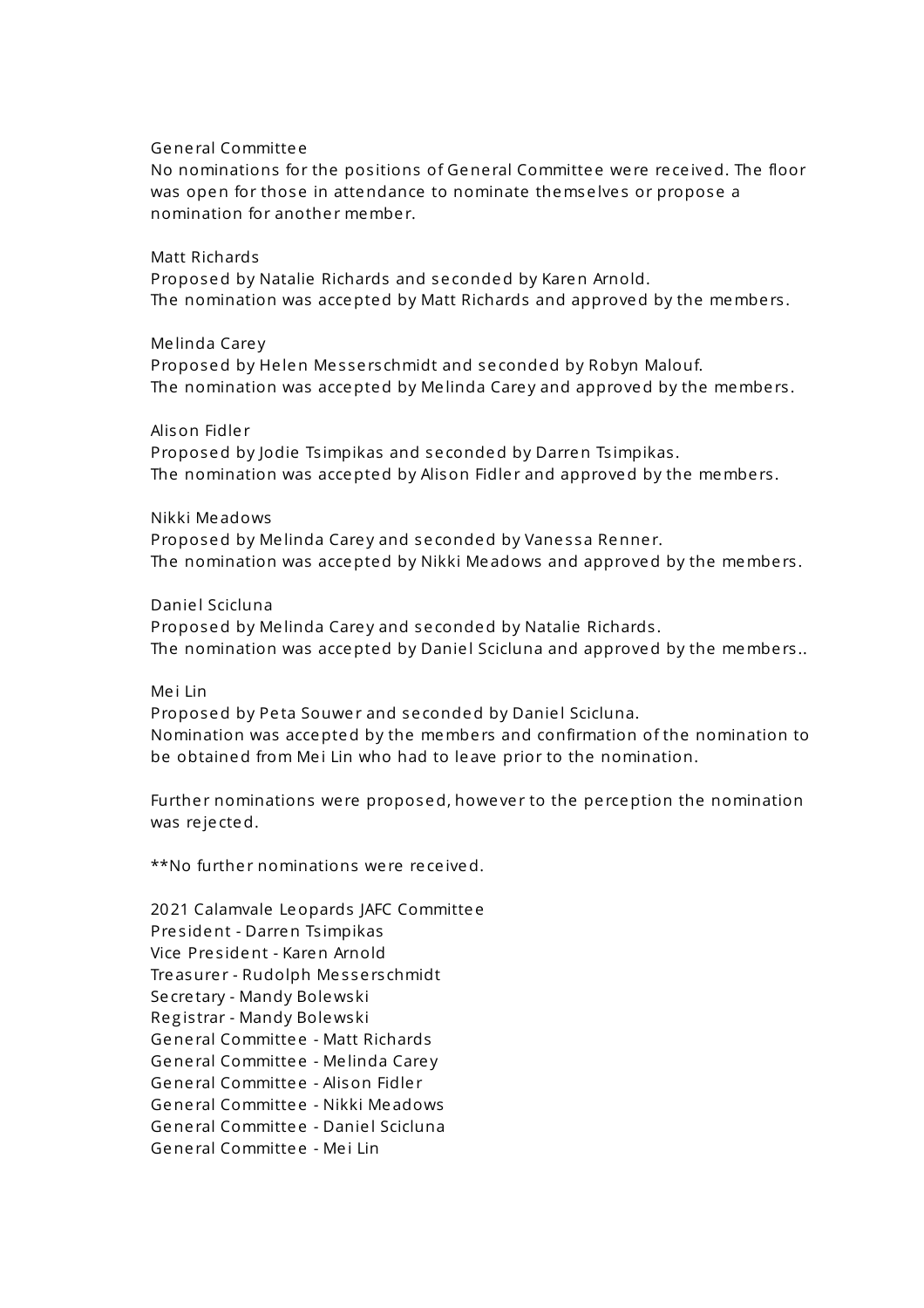With the conclusion of the election of the 2021 Committee, Darren Tsimpikas as sumed the chair.

Congratulations to the returning committee and welcome to our new committee membe rs .Thank you to our outg oing committe e - Naomi Dan, Sarah Dan, Robbie Arnold, Jodie Tsimpikas and Drew Fidler for your support throughout the 2020 se ason.

**Decisio n**

## **10 . Chang e of Executive Committee on Bank Accounts**

Motion 17

"That Karen Arnold and Naomi Dan be removed from the Calamvale Leopards JAFC bank accounts and Darren Tsimpikas and Rudolph Messerschmidt be added to the Calamvale Leopards JAFC bank accounts ".

Motioned by Mandy Bolewski and se conded by Lisa Mitche ll. The motion was passed.

## **11. Close of Meeting**

The Meeting was closed at 8.25pm and was followed with a General Meeting.

*End of minutes. Summary of matters arising are tabled on the following page.*